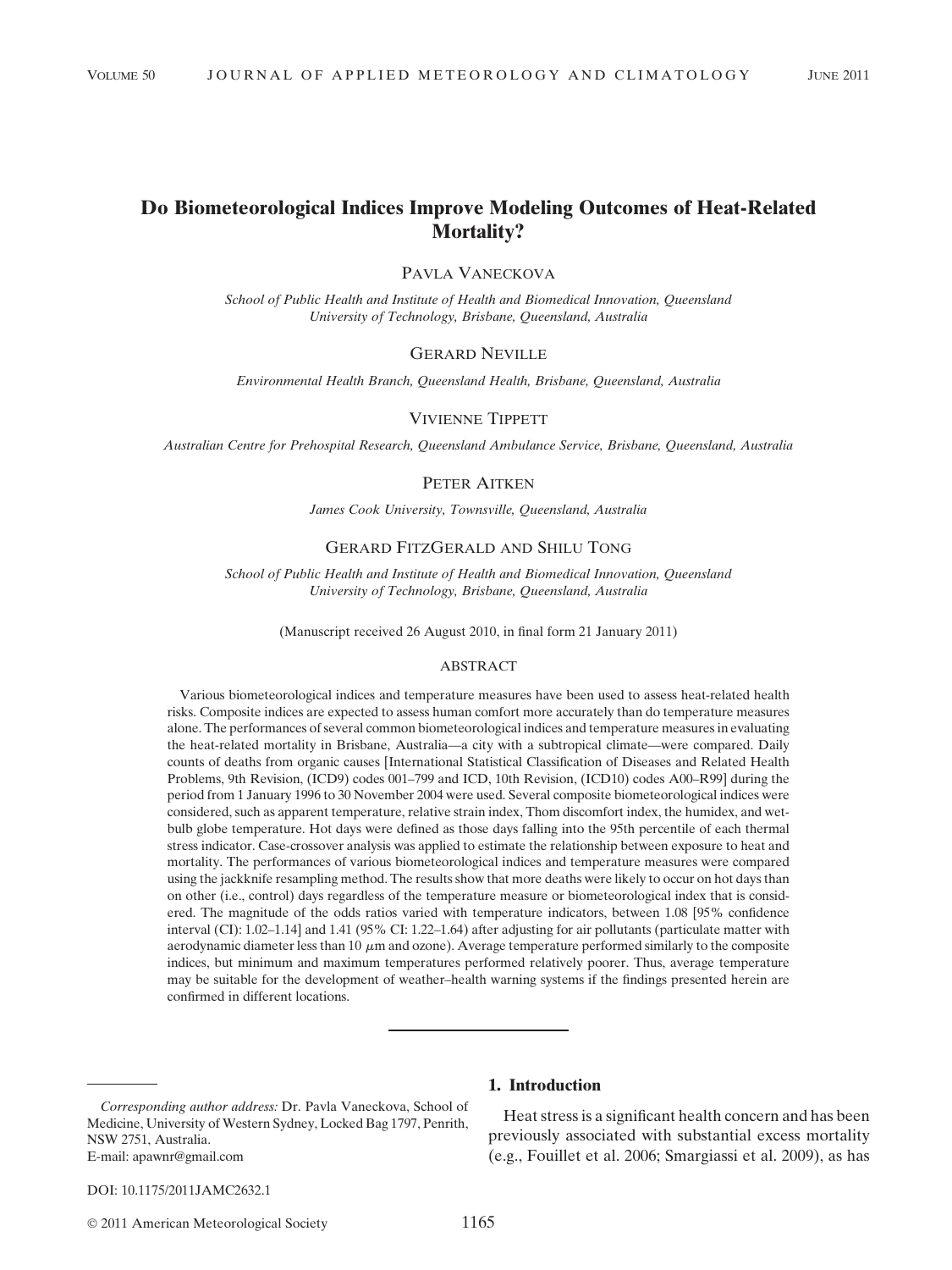been documented during heat waves in Europe, the United States, and Australia (e.g., Semenza et al. 1996; Fouillet et al. 2006; Tong et al. 2010). Previous studies have used a variety of heat stress measures (e.g., maximum and minimum temperatures, apparent temperature, and biometeorological and human comfort indices) to assess the vulnerability of populations to heat stress (e.g., Höppe 1999; Spagnolo and de Dear 2003; Nicholls et al. 2008; Barnett et al. 2010).

An essential requirement for normal body function is that the human body constantly regulates its internal temperature with the surrounding environment through several mechanisms of heat exchange. When the body reaches thermal equilibrium with the surrounding environment, thermal comfort occurs (Kerslake 1972). According to the American Society of Heating, Refrigerating, and Air-Conditioning Engineers (ASHRAE 2004), thermal comfort is ''that condition of mind which expresses satisfaction with the thermal environment.'' The perception of thermal comfort (or thermal stress) is complex and results from synergistic effects of environmental, physiological, and behavioral variables such as temperature, humidity, air movement, solar radiation, metabolic rate, age, physical activity, and clothing (Budd 2008). Accounting for all of these elements is hardly manageable because of the complexity of the measures, the limited availability of the input variables, and, in some cases, the invasiveness of such techniques. Therefore, for the purpose of modeling the impact of heat stress in epidemiological studies, simplified measures of thermal stress are generally used.

Although a large number of measures to estimate thermal stress have been developed, a single temperature measure (such as average or maximum temperature) continues to be the most common proxy for thermal discomfort in epidemiological research. Previous studies have also used indices (such as apparent temperature) that combine temperature and humidity because this has been suggested to approximate better how the temperature actually affects the body (O'Neill et al. 2003; Watts and Kalkstein 2004; Budd 2008). More complex indices based on wind component, solar radiation, and atmospheric pressure have also been employed (Kalkstein et al. 1996; Höppe 1999; Sheridan and Kalkstein 2004).

Rarely is more than one measure of thermal stress used in a study; thus, the predictive ability of various measures and their suitability to a specific geographic location are not yet well understood (e.g., Conti et al. 2007; Zanobetti and Schwartz 2008; Anderson and Bell 2009). Metzger et al. (2010) recently compared several heat-stress measures in New York for the period between 1997 and 2006 and found similar results regardless of the measure used. Barnett et al. (2010) compared several temperature measures in many U.S. cities for the period between 1987 and 2000. Although they found large differences in the best temperature measures across different regions, age groups, and seasons, overall none of the measures was deemed superior. They also observed that these temperature measures had similar predictive ability as a result of their strong correlation. They proposed that the best temperature measure for new studies can be chosen based on practical concerns, such as minimizing the amount of missing data. In a similar way, Hajat et al. (2010) used four different approaches to define heat-dangerous days in four cities with various climates. Little agreement on the selection of heatoppressive days was found among these approaches, and the selected days were not systematically associated with a higher number of deaths. Another study found differences in the impacts of several temperature measures on health (Nicholls et al. 2008). More research is needed to clarify this issue.

During extremely hot days, higher concentrations of air pollutants, such as ozone  $(O_3)$  and particulate matter with diameter of less than 10  $\mu$ m (PM<sub>10</sub>), have been previously documented (e.g., Roberts 2004; Papanastasiou et al. 2010). Meteorological conditions on such days can foster the formation of photoreactive pollutants, such as ozone (Hart et al. 2006). In addition,  $PM_{10}$  can occur in higher concentrations because of increased production of secondary aerosols during days with high ambient temperatures (Morawska et al. 2002). Air pollution is known to have adverse effects on human health and can confound/modify the heat–mortality relationship (Ren et al. 2008; Stafoggia et al. 2008). Therefore regional assessments of the role of air pollutants during hot weather conditions are important. Previous studies that compared the performances of several biometeorological indices rarely adjusted for the presence of air pollutants (e.g., Barnett et al. 2010; Metzger et al. 2010).

To date, systematic assessments of the efficiency of several indices and temperature measures, as well as comparisons of their ability to predict heat-related deaths on a specific population, have rarely been conducted. The aim of our study is to compare the performances of several relatively simple and frequently used biometeorological indices and three measures of temperature in evaluating heat-related health impact after adjusting for air pollution.

In the next section we present the datasets and indices that we used in this study. We also describe the statistical methods used, and then the results. Next, we discuss our results in the context of international and local relevance, and suggest future research directions.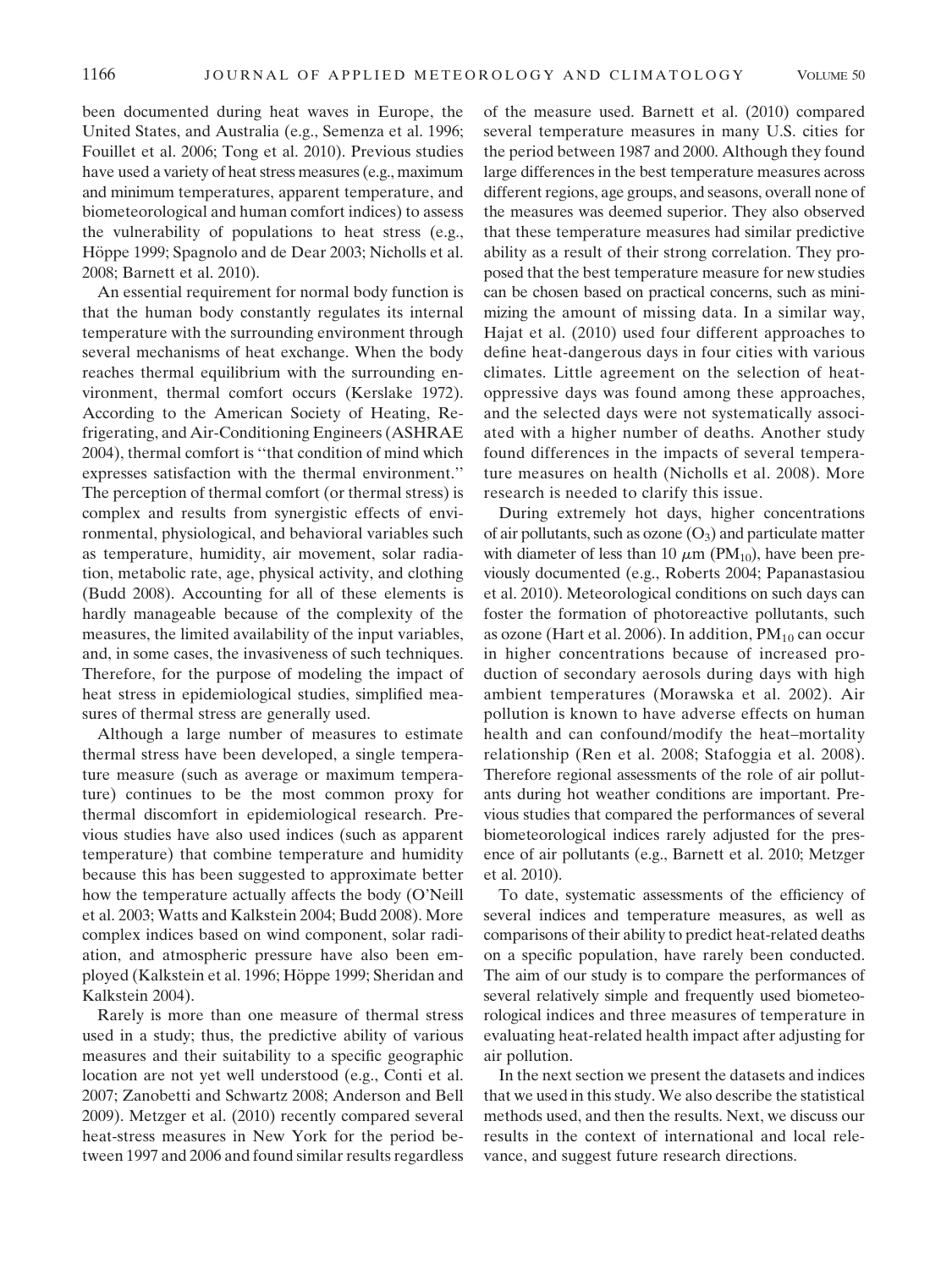### 2. Materials and methods

#### a. Data sources

The Office of Economic and Statistical Research of the Queensland Treasury provided daily mortality counts for the Brisbane, Australia, local governmental area (LGA) for the period between 1 January 1996 and 30 November 2004. The cause of death was classified according to the International Statistical Classification of Diseases and Related Health Problems 9th and 10th Revisions (ICD9 and ICD10) codes. Only organic causes of death (excluding deaths due to injury, ICD9 codes 001–799 and ICD10 codes A00–R99) were considered in this study.

The Australian Bureau of Meteorology (BOM) provided the meteorological variables for the study period. These included daily measurements of air temperature  $(°C)$ , water vapor pressure (hPa), wind speed at an elevation of 10 m (m  $s^{-1}$ ), and relative humidity (%). The Archerfield Airport meteorological station (World Meteorological Organization index number 94575; BOM station number 40211) is located southwest of the Brisbane central business district (CBD;  $27.5^{\circ}$ S,  $153.0^{\circ}$ E). This is a high-quality station and contains a more complete record than do other stations within the region. It is also assumed to provide a better approximation to the temperature exposure of the population than the other high-quality station available, the Brisbane Airport station, located on the coast and therefore farther from the most populated areas and subject to frequent sea breezes. The temperature records at the Brisbane Airport station would likely underestimate the summer conditions in some locations around Brisbane.

Daily data on 24-h concentrations of  $O_3$  and  $PM_{10}$ were obtained from the Queensland Department of Environment and Resource Management (DERM). The air pollution data were measured at the Brisbane CBD station, which is located on the Queensland University of Technology campus in a commercial business area (DERM 2010). Because of its elevated position, this monitoring site is less biased toward any source of particulate matter emissions than are other stations nearby that are not elevated and are often located close to major roads (because their goal is to measure the local emissions). The Brisbane CBD station consequently provides a better measure of the  $PM_{10}$  levels to which the majority of the population of the Brisbane LGA is exposed. The  $O_3$  distribution across Brisbane is fairly homogeneous, and therefore any station could be used for measuring the exposure to  $O_3$  (Morawska et al. 2002). Both meteorological and air-pollutant stations were chosen as being representative for the Brisbane LGA.

### b. Biometeorological indices

We used daily measurements of maximum, minimum, and average temperature and several biometeorological indices. All three types of temperature measurement have been previously used in heat-related research, and there is currently no evidence of any one measure being superior to the others (Barnett et al. 2010), although average and maximum temperatures are more frequently used than is minimum temperature. The three temperature measurements are usually highly correlated, but also measure slightly different daily exposure experiences.We therefore evaluated the performances of all three temperature measures.

Several biometeorological indices were constructed from commonly available meteorological variables. These indices included the wet-bulb globe temperature (WBGT), apparent temperature (including and excluding the wind component: ATW and AT, respectively), Thom discomfort index (DI), relative strain index (RSI), and ''humidex.'' Most of the indices are a combination of temperature and some measurement of humidity; one index (ATW) also includes the wind component. All indices aim at reflecting the subjective ''perceived temperature.'' A more detailed description of these indices is available in Table 1.

## 1) WBGT

WBGT is a composite temperature index developed more than 50 years ago to monitor and prevent heat illness in training camps of the U.S. Army and Marine Corps (Yaglou and Minard 1957). This index has since been adopted by many governments and workplaces to estimate the heat stress/comfort of workers. It is often used in occupational health and safety guidelines for work in hot environments and for use in sports that are characterized by continuous exertion (e.g., marathons) (Budd 2008). It generally incorporates measurements of air temperature, wet-bulb temperature, and black-globe temperature. It has a good correlation with sweat rate, but the estimation gets poorer under low-humidity conditions.

### 2) AT

The concept of ''apparent temperature'' was developed in the 1970s by Steadman (1979a) as an index of ''sultriness'' and included numerous environmental and physiological variables, such as temperature, clothing cover, physical activity level, solar and terrestrial radiation, internal or core temperature, and other variables (Steadman 1979b, 1984). The index was originally developed for indoor conditions but was modified in the 1980s to include sun and wind to extend it to outdoor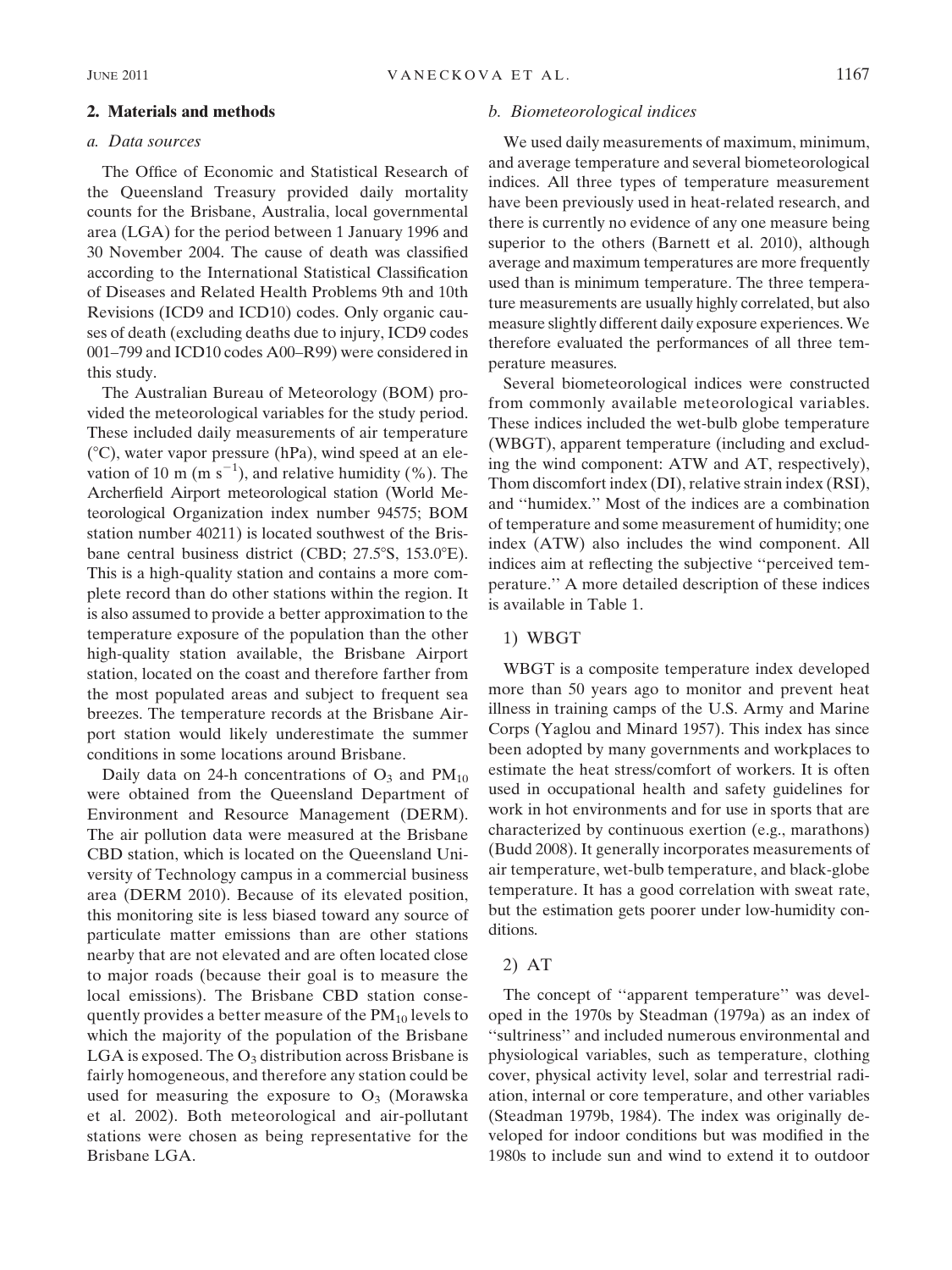| Index                                        | Index        |                                                   | Variables                                                                                                               |                                |
|----------------------------------------------|--------------|---------------------------------------------------|-------------------------------------------------------------------------------------------------------------------------|--------------------------------|
| name                                         | abbreviation | Equation                                          | used                                                                                                                    | Source                         |
| Wet-bulb globe<br>temperature                | WBGT         | $WBGT = 0.567T + 0.393e + 3.94$                   | $T =$ dry-bulb temperature (°C)<br>and $e =$ water vapor<br>pressure (hPa)                                              | <b>BOM</b> (2010)              |
| Apparent<br>temperature<br>excluding<br>wind | AT           | $AT = -2.653 + 0.994T_a + 0.368 \text{(dew)}^2$   | $T_a$ = air temperature (°C) and dew = Kalkstein and<br>dewpoint temperature $(^{\circ}C)$                              | Valimont (1986)                |
| Apparent<br>temperature<br>including<br>wind | <b>ATW</b>   | $ATW = T + 0.33e - 0.70(ws) - 4.00$               | $T =$ dry-bulb temp (°C), $e =$ water<br>vapor pressure (hPa), and<br>$ws = wind speed$<br>$(m s-1)$ at an elev of 10 m | <b>BOM</b> (2010)              |
| Relative strain<br>index                     | <b>RSI</b>   | $\text{RSI} = [10.7 + 0.74(T_a - 35)]/(44 - e_x)$ | $T_a$ = air temperature (°C)<br>and $e_x$ = partial water pressure<br>of the atmosphere<br>(mm of mercury)              | de Garín and<br>Bejarán (2003) |
| Thom discomfort<br>index                     | DI           | $DI = T_a - 0.55[1 - 0.01(RH)](T_a - 14.5)$       | $T_a$ = air temperature (°C) and RH = Thom (1959)<br>relative humidity $(\%)$                                           |                                |
| Humidex                                      |              | Humidex = $T_a + 0.5555(e - 10)$                  | $T_a$ = air temperature (°C) and e =<br>water vapor pressure (hPa)                                                      | Environment<br>Canada (2010)   |

TABLE 1. Summary of the physiological indices used in the study.

conditions. The definition of the outdoor AT is based on a mathematical model of an adult walking outdoors in the shade and includes parameterizations for factors such as heat generation and loss, fabric resistance, vapor pressure, wind speed, solar radiation, terrestrial radiation, proportion of body clothed, and other factors (Steadman 1984; Davis et al. 2006). In this study, we used two versions of the AT equation: one including and one excluding the wind speed component (ATW and AT, respectively) (Kalkstein and Valimont 1986; BOM 2010).

# 3) DI

The Thom discomfort index (Thom 1959) was developed at the U.S. Weather Bureau (currently the National Weather Service) and has been widely used during the past 40 years to assess heat discomfort (Epstein and Moran 2006).

### 4) HUMIDEX

Humidex (Environment Canada 2010) is a Canadian index that also aims at estimating the perceived temperature based on temperature and humidity. It is equivalent to the heat index that is commonly employed in the United States but uses dewpoint temperature rather than relative humidity. Because the heat index is limited to a predefined range of values of humidity and temperature (i.e.,  $26.7^{\circ}$ C and 40% relative humidity), we decided to use humidex. The Canadian Centre for Occupational Health and Safety provides daily values of humidex intended for the general public. Under certain

workplace conditions, humidex can be used to assess thermal comfort of occupational workers, and two sets of index threshold values can be differentiated by the level of acclimatization of workers (i.e., higher threshold values for heat-acclimatized workers) (CCOHS 2010).

### 5) RSI

RSI calculates the ratio of sweat evaporation needed for comfort to the amount of evaporation possible given ambient atmospheric conditions. At low temperatures the humidity is relatively independent of the temperature, whereas at high strain levels both temperature and humidity are significantly correlated (Driscoll 1985). Using a set of predefined parameters such as a person dressed in a light business suit walking at a speed of 1 m s<sup> $-1$ </sup> with wind speed of 0.5 m s<sup> $-1$ </sup>, the equation of the RSI requires only air temperature and partial water vapor pressure as inputs (de Garín and Bejarán 2003). The RSI threshold for thermal strain may be set so that the RSI values can be calculated for any combination of air temperature, humidity, air movement, activity, radiation load, clothing insulation, and age (Lee 1980). For example, the thresholds are 0.50 and 0.30 for young and elderly people, respectively. We computed RSI with the method of de Garín and Bejarán (2003).

### c. Statistical analysis

We calculated daily values and obtained the probability distribution of each index and temperature indicator. We identified hot days as those that fell into the highest 5%, 4%, 3%, 2%, 1%, and 0.5% of each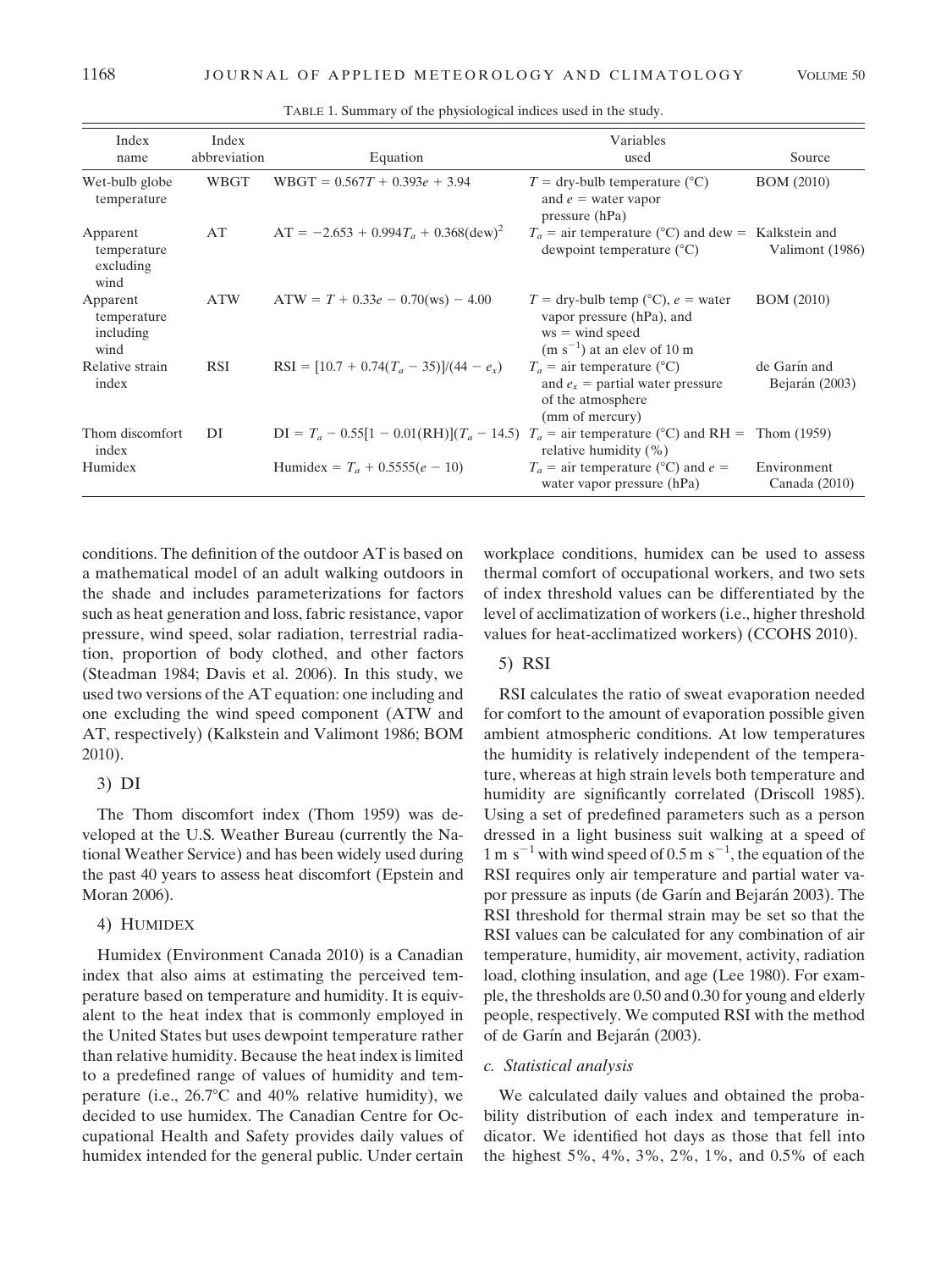

FIG. 1. Time series of the number of indices that selected each day as hot (above the 95th percentile threshold).

index or indicator. We then applied the time-stratified case-crossover method (e.g., Bell et al. 2008). A casecrossover study design compares ''case'' days with nearby ''control'' days to identify the difference in exposure (here the difference in the level of temperature), which may explain the differences in the number of cases (i.e., here a number of daily deaths). By matching a case day with nearby control days, we are comparing only recent changes in the exposure; therefore, long-term and seasonal trends can be eliminated. The time-stratified method divides the whole study period into equally sized nonoverlapping sections (i.e., strata); each case day within a stratum is compared only with the control days within that same stratum. The length of the strata is chosen so that it is short enough to remove the seasonal trend but not too short that the case and control days become correlated.

In our study we used a stratum length of 28 days. Within each stratum we only considered the control days that matched a case day by day of week (e.g., if a case day fell on a Monday, it was matched with the 2–3 Monday control days within the 28-day stratum). We then used the conditional logistic regression to calculate the odds ratio (OR) for cases in comparison with controls. The dependent variable was the daily count of mortality; the independent variables included the indices and temperature measures (each fitted separately) and two air pollutants  $(O_3$  and  $PM_{10}$ ). Daily measurements of both air pollutants were added as linear independent variables, first separately and then jointly, in the model. Mortality 1 and 2 days after the exposure (lag 1 and lag 2) and mortality on two consecutive hot days were also analyzed.

To compare the ability of all indices to detect excessmortality days, we used a common data-resampling

method, the jackknife procedure (Quenouille 1949). The jackknife method attains statistical parameters such as the estimate and its standard error by resampling the existing dataset repeatedly, excluding a single data value during each iteration. It calculates the effect of each data value on the estimate. The advantage of using this technique is that, even if the original estimate of variance is slightly biased, the jackknife method will often eliminate the bias and produce consistent estimates of standard errors (Wonnacott and Wonnacott 1984). In our study, each stratum (28 days) was repeatedly removed from the case-crossover analysis and new estimates were recalculated. The objective of using this method was to determine the reliability of the ORs and the confidence intervals, and to decrease the potential biases. The newly recalculated estimates were then compared. If the range of the estimates for a predictor did not overlap with others, this predictor was assumed to be significantly different.

# 3. Results

There were 3258 days in the study period. Ten percent of those days ( $n = 331$ ) were selected as hot days by at least one discomfort measure (Fig. 1). Almost all of the selected hot days ( $n = 320$ ) occurred within the six warmer months in the Southern Hemisphere (i.e., October–March). Only maximum and minimum temperatures (Tmax and Tmin, respectively) selected the remaining 11 days in the generally cooler months of September and April.

We observed some differences in the way the various indices selected a hot day, suggesting that each index modeled slightly dissimilar comfort criteria (Fig. 1). All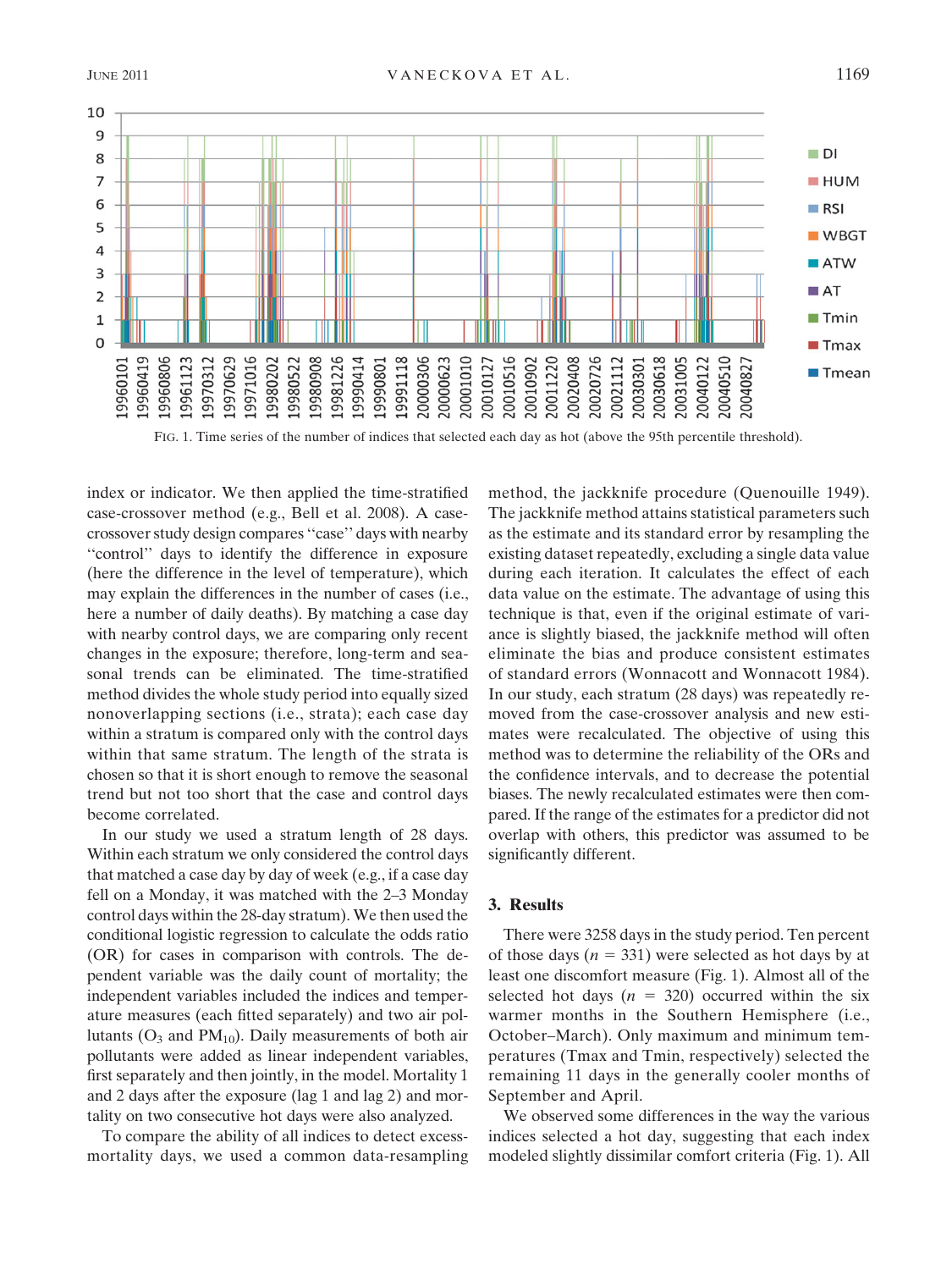|                                     | Avg temperature $(^{\circ}C)$ |         |      | $RH$ $(\% )$ | $O_3$ (ppb) |         | $PM_{10}$ ( $\mu$ g m |         |
|-------------------------------------|-------------------------------|---------|------|--------------|-------------|---------|-----------------------|---------|
|                                     | Case                          | Control | Case | Control      | Case        | Control | Case                  | Control |
| Avg temperature                     | 27.5                          | 19.4    | 70.9 | 71.9         | 14.5        | 11.1    | 20.8                  | 16.4    |
| Max temperature                     | 26.8                          | 19.5    | 68.3 | 72.0         | 15.8        | 11.1    | 22.7                  | 16.3    |
| Min temperature                     | 26.9                          | 19.5    | 74.9 | 71.7         | 11.9        | 11.3    | 17.7                  | 16.5    |
| Apparent temperature excluding wind | 27.5                          | 19.5    | 71.7 | 71.8         | 14.5        | 11.1    | 20.1                  | 16.4    |
| Apparent temperature including wind | 26.5                          | 19.6    | 75.6 | 71.7         | 14.0        | 11.2    | 17.2                  | 16.6    |
| Wet-bulb globe temperature          | 27.3                          | 19.5    | 76.1 | 71.6         | 13.1        | 11.2    | 17.7                  | 16.5    |
| Humidex                             | 27.3                          | 19.5    | 75.6 | 71.6         | 13.4        | 11.2    | 17.8                  | 16.5    |
| Thom discomfort index               | 27.4                          | 19.5    | 74.4 | 71.7         | 13.8        | 11.2    | 18.6                  | 16.5    |
| Relative strain index               | 27.6                          | 19.5    | 70.6 | 71.9         | 14.5        | 11.1    | 21.5                  | 16.3    |

TABLE 2. Average of temperature, humidity, and air pollutants on days that were above the 95th percentile for each indicator.

indices selected case days that had on average a higher daily mean temperature (Tmean) than the control days (Table 2). Tmean, RSI, and AT selected days with the highest average temperatures, whereas Tmax and ATW selected days with the lowest average temperatures. Fewer clear patterns occurred in terms of the humidity levels: some indices selected case days that had higher humidity than the control days (Tmin, ATW, WBGT, DI, and humidex) and some did not (Tmean, Tmax, AT, and RSI). The level of both air pollutants was generally higher on the case days in comparison with the control days (Table 2).

Several indices and temperature measures were highly correlated (Table 3). The highest correlation was between Tmean, AT, and DI and also between WBGT and humidex. Least correlated were all indices/temperatures and relative humidity.

The ORs associated with different indices (Table 4) reveal that people were significantly more likely to die on hot (case) days than on neighboring (control) days, with mortality ORs ranging from 1.08 to 1.48 [with associated 95% confidence intervals (CIs) from 1.02 to 1.14 and from 1.30 to 1.68, respectively]. In general, we found that the higher the discomfort level on the case days (95th–99.5th percentiles) was, the higher was the probability of death. Adjusting for air pollutants lowered the ORs slightly for all indices, with the lowest ORs when both  $O_3$  and  $PM_{10}$  were included in the model (Table 4). These ORs still remained significant for most of the indices/temperature indicators across the 95th– 99.5th-percentile range, however. Only ORs for ATW at the 99th and 99.5th percentiles and for Tmin at the 99.5th percentile were not significant when both air pollutants were included in the model.

The OR estimates and the 95th-percentile CIs, acquired from the case-crossover analysis for case days that fall into the highest 5%, 4%, 3%, 2%, 1%, and 0.5% of each index, did not reveal any significant differences among most of the indices (Table 4). After recalculating the OR estimates using the jacknife resampling, the case days that fall into the highest 5% of each index revealed some significant differences between indices and temperature measures (Fig. 2). The estimates of Tmax and Tmin were significantly lower than those of AT and some other indices (ATW, DI, humidex, and WBGT), with the difference ranging between 0.040 and 0.065 of an OR.

Additional analyses were performed to test whether the mortality on lag-1 or lag-2 days significantly increased. The ORs on a lag-1 day were still statistically significant but were lower than the ORs on the same day (results not shown) for all temperatures/indices except for Tmin, which showed a slight increase of OR (i.e., 0.01). ORs on lag-2 days were not statistically significant for all measures. When two consecutive days of each indicator were tested, the ORs were lower than when individual days (consisting of individually occurring hot days and consecutive days considered individually) were used; when higher percentiles of two consecutive days

TABLE 3. Pearson correlation coefficients of daily measurements of all indices, temperatures, and RH in Brisbane between 1 January 1996 and 30 November 2004.

|                | Tmean | Tmax                     | Tmin   | RH      | AT       | <b>ATW</b> | WBGT | Humidex | RSI  | DI   |
|----------------|-------|--------------------------|--------|---------|----------|------------|------|---------|------|------|
| Tmean          | 1.00  | 0.90                     | 0.92   | 0.07    | .00.     | 0.74       | 0.97 | 0.98    | 0.95 | 00.1 |
| Tmax           | _     | 1.00                     | 0.70   | $-0.09$ | 0.89     | 0.73       | 0.83 | 0.84    | 0.88 | 0.88 |
| Tmin           | $-$   | $\overline{\phantom{a}}$ | 1.00   | 0.24    | 0.93     | 0.65       | 0.94 | 0.94    | 0.87 | 0.93 |
| R <sub>H</sub> |       |                          | $\sim$ | 00.1    | 0.09     | 0.35       | 0.29 | 0.27    | 0.03 | 0.14 |
| AT             |       |                          |        |         | $1.00\,$ | 0.75       | 0.98 | 0.98    | 0.95 | 00.1 |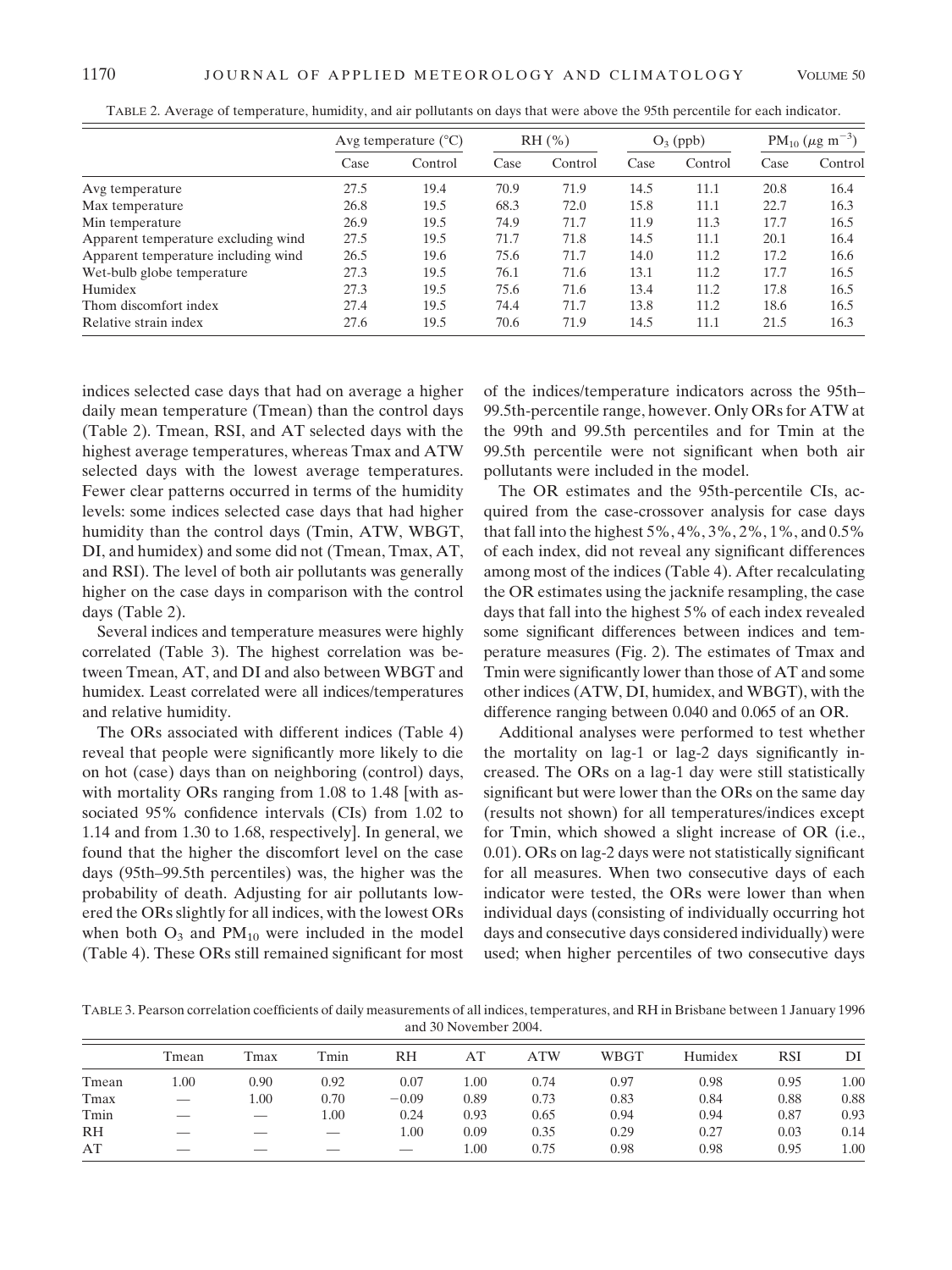were considered, the ORs became frequently insignificant (results not shown).

### 4. Discussion

Our assessment of various composite indices and temperature measures in the subtropical city of Brisbane showed that all indices and temperature measures can predict heat-related deaths to some extent. We found some differences in performance among these measures. As an indicator of heat stress, average temperature performed similarly to the more complex indices and could be used interchangeably with them. The performance of maximum and minimum temperatures was poorer than the performance of some indices.

Simple temperature measures have been previously used and advocated as a sufficient measure of heat stress (e.g., Curriero et al. 2002; Nicholls et al. 2008; Vaneckova et al. 2008). Nicholls et al. (2008) investigated the performance of several temperature measures to model heat stress between 1979 and 2001 in Melbourne, Australia. They found thresholds of average and minimum temperatures above which mortality increased, and they advocated the use of a simple temperature measure as being sufficient for setting up a warning system. Our study showed that the use of average temperature was comparable in its performance to more complex biometeorological indices, thus supporting their hypothesis.

Maximum temperature has been used as a variable that models heat-related mortality well (Fouillet et al. 2006; Conti et al. 2007). In our study, maximum and minimum temperatures produced poorer results than did average temperature. This could be due to a sudden change in maximum temperature within a 24-h period, when the temperature peaks during the day but is followed by a sudden drop due to changes in meteorological conditions. As a result, the population is not exposed to high temperatures for periods of time long enough to cause discomfort. Minimum temperature has been documented to be high during heat-wave periods (Semenza et al. 1996; Le Tertre et al. 2006) but has been rarely modeled as a variable alone; it is usually combined with other variables (e.g., Rey et al. 2007; Nicholls et al. 2008). When modeling the days that fell into the 99th percentile in our study, both average and minimum temperatures were comparable to the performance of the composite indices. Given that this occurred only at the 99th percentile, we argue that average temperature is a more stable indicator of heat stress on the Brisbane population than is minimum temperature. Combinations of both minimum and maximum temperatures are more likely to be used in heat-related research, to capture the effect of warm nights that impede the body's recovery after a hot day. Average temperature may be a better indicator because it is more likely to represent the temperature level across the whole 24 h.

The role of humidity on thermal comfort is complex. It is intuitive to assume that simple temperature measures without consideration of the level of humidity may not be sufficient in assessing thermal stress. Apparent temperature combines temperature and humidity and is one of the most used thermal indices in biometeorological studies to predict the impact of heat stress on the local population (e.g., Zanobetti and Schwartz 2008; Baccini et al. 2009). On days when high levels of humidity occur, the human thermoregulatory system may be under additional stress because evaporation, the major mechanism of heat loss, is limited (Kerslake 1972). For the purpose of modeling heat stress, humidity is often combined with a temperature measure. Although all composite indices in our study incorporated some measure of humidity, the role of humidity on the mortality during hot days in Brisbane was not clear and did not seem to make a difference in the final results. Although most indices in our study displayed a linear relationship with average temperature, no obvious relationship was found with relative humidity (data not shown). Thus, the value of each index did not clearly increase with increasing levels of humidity. Some indices selected case days that were more humid than the control day, but overall these indices did not perform differently from those that selected case days with lower humidity than the control days. Brisbane is located in a subtropical climate with summer days that are characterized by high levels of humidity. Sea breeze, which increases humidity, is present on most days. Occasionally hot winds blow from the west and northwest inland regions and result in hot and drier conditions; those days are rare, however. The local population may be well adjusted physiologically to the higher levels of humidity, but it may still be affected by relatively higher temperatures.

Populations in warmer climates are assumed to be well adjusted to the local high temperature as a result of their physiological, behavioral, and technological adaptation. Higher prevalence of air conditioners in regions where high daily temperatures are common during most of the year has been put forward as a protective measure (Davis et al. 2003). Warmer climates also typically show relatively small daily temperature variations in comparison with temperate climates, and heat effects tend to be smaller than those in the temperate locations (Anderson and Bell 2009). Our results and other recent findings have shown, however, that even in warmer climates the population demonstrates an elevated risk of mortality during unusually hot days and that a relative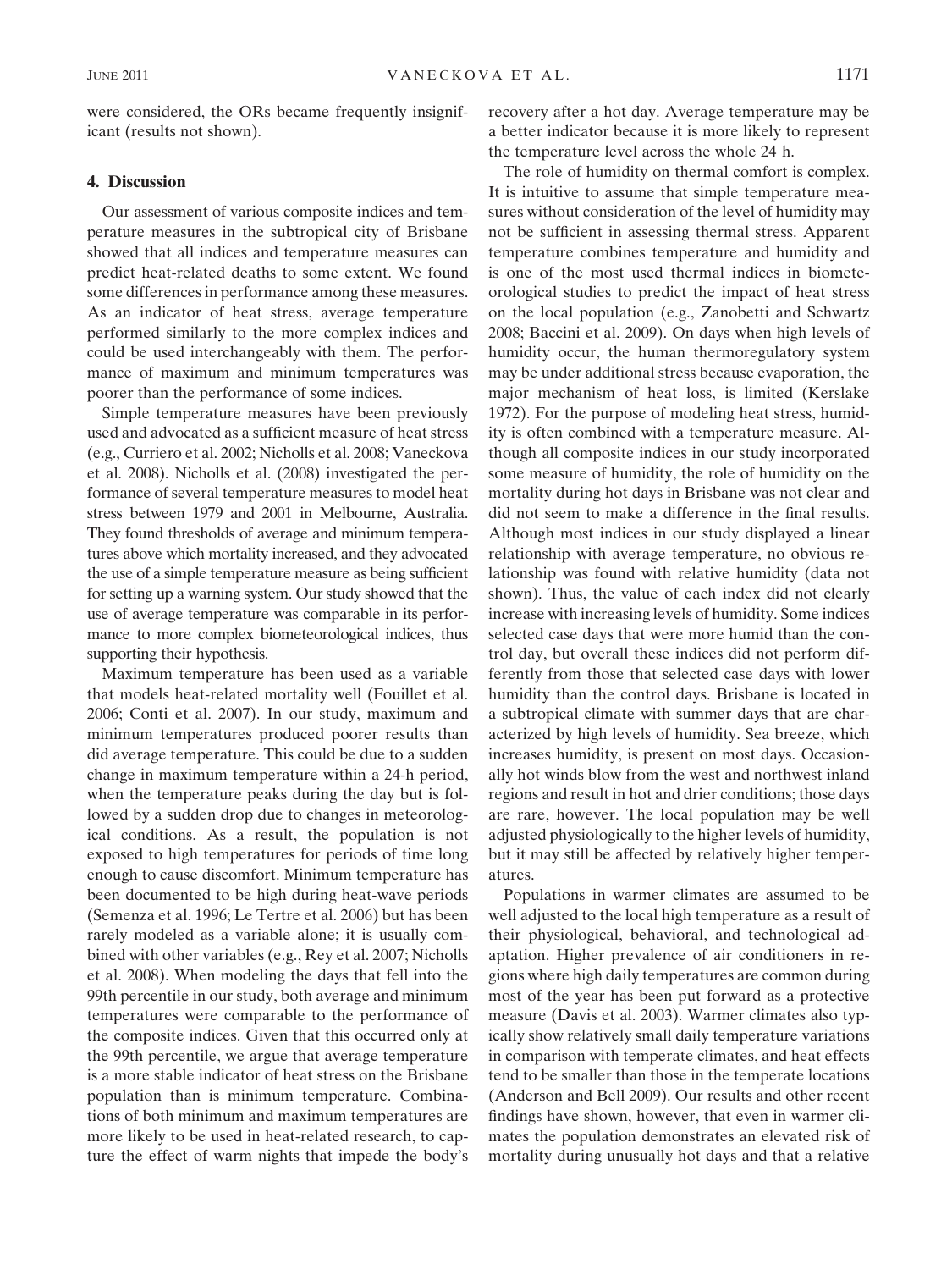TABLE 4. Odds ratios of daily deaths during hot days in Brisbane, 1996–2004. Here N is number of days.

|                                        | Nonadjusted |           |                                                       |          |      | Adjusted for $O_3$ |               |           | Adjusted for $O_3$ and $PM_{10}$ |          |  |
|----------------------------------------|-------------|-----------|-------------------------------------------------------|----------|------|--------------------|---------------|-----------|----------------------------------|----------|--|
|                                        | N           | <b>OR</b> | 95% CI                                                |          | OR   | 95% CI             |               | <b>OR</b> | 95% CI                           |          |  |
| Avg temperature (by percentiles)       |             |           |                                                       |          |      |                    |               |           |                                  |          |  |
| 95th                                   | 164         | 1.14      | 1.09, 1.20                                            | < 0.0001 | 1.15 | 1.10, 1.22         | < 0.0001      | 1.12      | 1.06, 1.18                       | < 0.0001 |  |
| 96th                                   | 130         | 1.13      | 1.07, 1.19                                            | < 0.0001 | 1.14 | 1.08, 1.21         | < 0.0001      | 1.10      | 1.03, 1.17                       | < 0.0001 |  |
| 97th                                   | 97          | 1.20      | 1.12, 1.27                                            | < 0.0001 | 1.20 | 1.13, 1.28         | < 0.0001      | 1.16      | 1.08, 1.24                       | < 0.0001 |  |
| 98th                                   | 64          | 1.23      | 1.14, 1.32                                            | < 0.0001 | 1.22 | 1.13, 1.31         | < 0.0001      | 1.17      | 1.08, 1.27                       | < 0.0001 |  |
| 99th                                   | 34          | $1.30\,$  | 1.19, 1.43                                            | < 0.0001 | 1.29 | 1.18, 1.42         | < 0.0001      | 1.28      | 1.15, 1.42                       | < 0.0001 |  |
| 99.5th                                 | 16          | 1.47      | 1.29, 1.67                                            | < 0.0001 | 1.46 | 1.28, 1.66         | < 0.0001      | 1.40      | 1.21, 1.62                       | < 0.0001 |  |
| Max temperature (by percentiles)       |             |           |                                                       |          |      |                    |               |           |                                  |          |  |
| 95th                                   | 164         | 1.10      | 1.05, 1.16                                            | < 0.0001 | 1.11 | 1.06, 1.17         | < 0.0001      | 1.09      | 1.04, 1.15                       | 0.0009   |  |
| 96th                                   | 132         | 1.13      | 1.07, 1.19                                            | < 0.0001 | 1.14 | 1.08, 1.20         | < 0.0001      | 1.11      | 1.05, 1.17                       | 0.0004   |  |
| 97th                                   | 100         | 1.15      | 1.08, 1.22                                            | < 0.0001 | 1.15 | 1.08, 1.22         | < 0.0001      | 1.13      | 1.06, 1.20                       | 0.0003   |  |
| 98th                                   | 67          | 1.18      | 1.10, 1.27                                            | < 0.0001 | 1.18 | 1.10, 1.27         | < 0.0001      | 1.15      | 1.06, 1.24                       | 0.0007   |  |
| 99th                                   | 33          | $1.18\,$  | 1.07, 1.30                                            | 0.0002   | 1.17 | 1.06, 1.29         | 0.0020        | 1.12      | 1.00, 1.24                       | 0.0442   |  |
| 99.5th                                 | 15          | 1.30      | 1.13, 1.50                                            | < 0.0001 | 1.29 | 1.13, 1.49         | 0.0003        | 1.21      | 1.04, 1.41                       | 0.0162   |  |
| Min temperature (by percentiles)       |             |           |                                                       |          |      |                    |               |           |                                  |          |  |
| 95th                                   | 164         | 1.11      | 1.05, 1.16                                            | 0.0001   | 1.11 | 1.06, 1.17         | < 0.0001      | 1.08      | 1.02, 1.14                       | 0.0051   |  |
| 96th                                   | 127         | 1.15      | 1.08, 1.21                                            | < 0.0001 | 1.15 | 1.08, 1.21         | < 0.0001      | 1.11      | 1.05, 1.18                       | 0.0006   |  |
| 97th                                   | 95          | 1.14      | 1.07, 1.22                                            | < 0.0001 | 1.15 | 1.08, 1.22         | < 0.0001      | 1.11      | 1.03, 1.19                       | 0.0035   |  |
| 98th                                   | 69          | $1.20\,$  | 1.12, 1.29                                            | < 0.0001 | 1.21 | 1.12, 1.30         | < 0.0001      | 1.18      | 1.09, 1.28                       | < 0.0001 |  |
| 99th                                   | 31          | 1.30      | 1.18, 1.43                                            | < 0.0001 | 1.29 | 1.17, 1.42         | < 0.0001      | 1.27      | 1.13, 1.42                       | < 0.0001 |  |
| 99.5th                                 | 18          | 1.23      | 1.08, 1.40                                            | 0.0016   | 1.22 | 1.07, 1.39         | 0.0023        | 1.17      | 1.00, 1.36                       | 0.0470   |  |
|                                        |             |           | Apparent temperature (excluding wind; by percentiles) |          |      |                    |               |           |                                  |          |  |
| 95th                                   | 162         | 1.15      | 1.10, 1.21                                            | < 0.0001 | 1.16 | 1.10, 1.23         | $<\!\!0.0001$ | 1.13      | 1.06, 1.19                       | < 0.0001 |  |
| 96th                                   | 129         | 1.17      | 1.10, 1.23                                            | < 0.0001 | 1.18 | 1.11, 1.24         | < 0.0001      | 1.14      | 1.07, 1.21                       | < 0.0001 |  |
| 97th                                   | 97          | 1.19      | 1.12, 1.26                                            | < 0.0001 | 1.19 | 1.12, 1.27         | < 0.0001      | 1.15      | 1.08, 1.24                       | < 0.0001 |  |
| 98th                                   | 64          | 1.25      | 1.17, 1.35                                            | < 0.0001 | 1.25 | 1.16, 1.34         | < 0.0001      | 1.20      | 1.11, 1.30                       | < 0.0001 |  |
| 99th                                   | 32          | 1.31      | 1.19, 1.44                                            | < 0.0001 | 1.30 | 1.18, 1.43         | < 0.0001      | 1.29      | 1.16, 1.44                       | < 0.0001 |  |
| 99.5th                                 | 16          | 1.48      | 1.30, 1.68                                            | < 0.0001 | 1.46 | 1.28, 1.67         | < 0.0001      | 1.41      | 1.22, 1.64                       | < 0.0001 |  |
|                                        |             |           | Apparent temperature (including wind; by percentiles) |          |      |                    |               |           |                                  |          |  |
| 95th                                   | 136         | 1.16      | 1.10, 1.22                                            | < 0.0001 | 1.17 | 1.10, 1.23         | < 0.0001      | 1.14      | 1.08, 1.21                       | < 0.0001 |  |
| 96th                                   | 107         | 1.18      | 1.11, 1.25                                            | < 0.0001 | 1.19 | 1.12, 1.26         | < 0.0001      | 1.14      | 1.07, 1.22                       | < 0.0001 |  |
| 97th                                   | 80          | 1.17      | 1.10, 1.25                                            | < 0.0001 | 1.18 | 1.10, 1.26         | < 0.0001      | 1.14      | 1.06, 1.22                       | 0.0005   |  |
| 98th                                   | 59          | 1.18      | 1.10, 1.27                                            | < 0.0001 | 1.19 | 1.10, 1.28         | < 0.0001      | 1.14      | 1.05, 1.24                       | 0.0021   |  |
| 99th                                   | 32          | 1.14      | 1.03, 1.26                                            | 0.0108   | 1.15 | 1.03, 1.27         | 0.0096        | 1.11      | 0.99, 1.23                       | 0.0795   |  |
| 99.5th                                 | 19          | 1.23      | 1.08, 1.40                                            | 0.0016   | 1.22 | 1.07, 1.39         | 0.0026        | 1.16      | 1.00, 1.34                       | 0.0521   |  |
|                                        |             |           | Wet-bulb globe temperature (by percentiles)           |          |      |                    |               |           |                                  |          |  |
| 95th                                   | 162         | 1.16      | 1.11, 1.23                                            | < 0.0001 | 1.17 | 1.11, 1.24         | < 0.0001      | 1.14      | 1.08, 1.21                       | < 0.0001 |  |
| 96th                                   | 129         | 1.18      | 1.11, 1.25                                            | < 0.0001 | 1.19 | 1.12, 1.26         | < 0.0001      | 1.15      | 1.08, 1.22                       | < 0.0001 |  |
| 97th                                   | 97          | 1.20      | 1.17, 1.28                                            | < 0.0001 | 1.21 | 1.13, 1.29         | < 0.0001      | 1.16      | 1.09, 1.25                       | < 0.0001 |  |
| 98th                                   | 64          | 1.26      | 1.17, 1.35                                            | < 0.0001 | 1.26 | 1.17, 1.36         | < 0.0001      | 1.22      | 1.13, 1.32                       | < 0.0001 |  |
| 99th                                   | 32          | 1.28      | 1.16, 1.41                                            | < 0.0001 | 1.29 | 1.17, 1.43         | < 0.0001      | 1.28      | 1.14, 1.43                       | < 0.0001 |  |
| 99.5th                                 | 16          | 1.28      | 1.12, 1.46                                            | 0.0003   | 1.27 | 1.11, 1.45         | 0.0005        | 1.21      | 1.04, 1.40                       | 0.0162   |  |
| Relative strain index (by percentiles) |             |           |                                                       |          |      |                    |               |           |                                  |          |  |
| 95th                                   | 162         | 1.14      | 1.09, 1.20                                            | < 0.0001 | 1.15 | 1.09, 1.21         | < 0.0001      | 1.11      | 1.05, 1.18                       | 0.0001   |  |
| 96th                                   | 129         | $1.14\,$  | 1.08, 1.20                                            | < 0.0001 | 1.14 | 1.08, 1.21         | < 0.0001      | $1.10\,$  | 1.03, 1.17                       | 0.0024   |  |
| 97th                                   | 97          | 1.20      | 1.12, 1.27                                            | < 0.0001 | 1.20 | 1.13, 1.28         | < 0.0001      | 1.17      | 1.09, 1.25                       | < 0.0001 |  |
| 98th                                   | 64          | 1.23      | 1.14, 1.32                                            | < 0.0001 | 1.22 | 1.14, 1.32         | < 0.0001      | 1.17      | 1.08, 1.26                       | 0.0001   |  |
| 99th                                   | 32          | 1.30      | 1.19, 1.43                                            | < 0.0001 | 1.29 | 1.18, 1.42         | < 0.0001      | 1.28      | 1.15, 1.42                       | < 0.0001 |  |
| 99.5th                                 | 16          | 1.48      | 1.30, 1.68                                            | < 0.0001 | 1.46 | 1.28, 1.67         | < 0.0001      | 1.41      | 1.22, 1.64                       | < 0.0001 |  |
| Humidex (by percentiles)               |             |           |                                                       |          |      |                    |               |           |                                  |          |  |
| 95th                                   | 162         | 1.16      | 1.10, 1.22                                            | < 0.0001 | 1.17 | 1.11, 1.24         | < 0.0001      | 1.14      | 1.08, 1.21                       | < 0.0001 |  |
| 96th                                   | 129         | 1.18      | 1.11, 1.25                                            | < 0.0001 | 1.19 | 1.12, 1.26         | < 0.0001      | 1.15      | 1.08, 1.22                       | < 0.0001 |  |
| 97th                                   | 97          | 1.20      | 1.13, 1.28                                            | < 0.0001 | 1.21 | 1.13, 1.29         | < 0.0001      | 1.17      | 1.09, 1.25                       | < 0.0001 |  |
| 98th                                   | 64          | 1.24      | 1.15, 1.33                                            | < 0.0001 | 1.25 | 1.16, 1.35         | < 0.0001      | 1.21      | 1.12, 1.31                       | < 0.0001 |  |
| 99th                                   | 32          | 1.28      | 1.16, 1.41                                            | < 0.0001 | 1.29 | 1.17, 1.43         | < 0.0001      | 1.28      | 1.14, 1.43                       | < 0.0001 |  |
| 99.5th                                 | 16          | 1.34      | 1.19, 1.54                                            | < 0.0001 | 1.34 | 1.18, 1.53         | < 0.0001      | 1.30      | 1.12, 1.50                       | 0.0006   |  |
|                                        |             |           |                                                       |          |      |                    |               |           |                                  |          |  |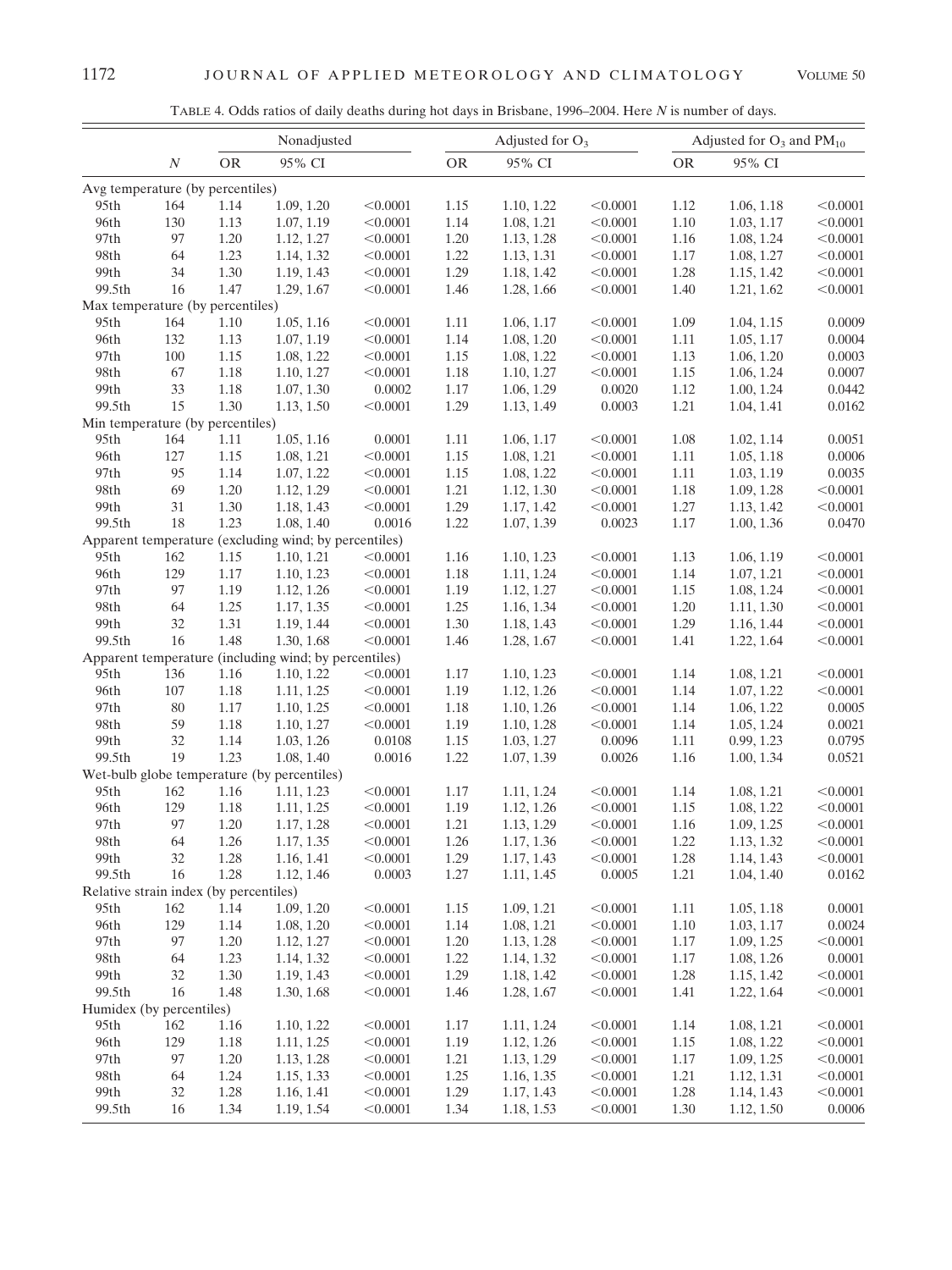|                                        |     | Nonadjusted |            |          |           | Adjusted for $O_3$ |          | Adjusted for $O_3$ and $PM_{10}$ |            |          |
|----------------------------------------|-----|-------------|------------|----------|-----------|--------------------|----------|----------------------------------|------------|----------|
|                                        | N   | <b>OR</b>   | 95% CI     |          | <b>OR</b> | 95% CI             |          | OR                               | 95% CI     |          |
| Thom discomfort index (by percentiles) |     |             |            |          |           |                    |          |                                  |            |          |
| 95th                                   | 162 | 1.16        | 1.10, 1.22 | < 0.0001 | 1.15      | 1.10, 1.21         | < 0.0001 | 1.14                             | 1.08, 1.21 | < 0.0001 |
| 96th                                   | 130 | 1.18        | 1.12, 1.25 | < 0.0001 | 1.20      | 1.13, 1.27         | < 0.0001 | 1.16                             | 1.09, 1.23 | < 0.0001 |
| 97th                                   | 97  | 1.19        | 1.11, 1.26 | < 0.0001 | 1.19      | 1.12, 1.27         | < 0.0001 | 1.15                             | 1.07, 1.23 | < 0.0001 |
| 98th                                   | 65  | 1.27        | 1.18, 1.36 | < 0.0001 | 1.28      | 1.19, 1.38         | < 0.0001 | 1.23                             | 1.14, 1.34 | < 0.0001 |
| 99th                                   | 32  | 1.33        | 1.21, 1.46 | < 0.0001 | 1.32      | 1.20, 1.46         | < 0.0001 | 1.31                             | 1.17, 1.46 | < 0.0001 |
| 99.5th                                 | 16  | 1.37        | 1.21. 1.56 | < 0.0001 | 1.36      | 1.19, 1.55         | < 0.0001 | 1.32                             | 1.14, 1.53 | 0.0003   |

TABLE 4. (Continued)

measure seems to be a better predictor of the heatrelated vulnerability than an absolute measure (Gouveia et al. 2003; Anderson and Bell 2009; Chau et al. 2009; Tong et al. 2010; Yu et al. 2010).

Even though several measures of thermal stress were used in previous studies (Basu et al. 2008; Zanobetti and Schwartz 2008; Papanastasiou et al. 2010), a systematic assessment of the performances of these indices at a single location has rarely been conducted. Davis et al. (2006) compared the performances of various biometeorological indices and the spatial synoptic classification index, an airmass-based categorical classification of meteorological conditions. They found a very small difference in performance among the indices. A more recent study of several U.S. cities also found that various indices and temperature measures have similar ability to predict the weather–mortality relationship (Barnett et al. 2010). Our findings support these results.

In our study, all indices selected days on which mortality was significantly higher; the values of the indices on these high-mortality days suggested conditions that should have only resulted in moderate discomfort in the population of Brisbane, however. Even during the 2004 heat wave that resulted in 75 excess deaths (Tong et al. 2010), the ranges of all indices in our study indicated that people experienced only slight discomfort during those days. For example, the RSI thresholds for risk category for young and older population groups are 0.5 and 0.3, respectively. In Brisbane, the hot days that fell into the highest 5 percentile had an RSI value of 0.24, and yet the population had 14% higher probability of dying on these days. In the case of DI, the highest 5 percentile of the index selected days with a value of 25.6, which increased to 27.3 at the 99th percentile but never reached the critical value of 28 associated with the onset of physical and cognitive deterioration. Values of humidex between the 95th and 99.5th percentiles also fell within the ''moderate discomfort'' category, and the values of apparent temperature (without wind) did not even reach the light discomfort level. The general thresholds marking the onset of discomfort for a specific index may need

to be adjusted according to the vulnerability of the local population.

Previous studies have considered the impact of lags and several consecutive days of extreme temperatures on health (e.g., Anderson and Bell 2009). In our study, ORs for lag 1, lag 2, and two consecutive hot days were lower than those on the individual days of exposure. The effect of extreme hot weather on the population of Brisbane was rather immediate, with the largest number of excess deaths on the same day of exposure to hot weather (i.e., lag 0). Mortality displacement could be a possible explanation for acute increases in the number of deaths; those who are in fragile condition and would die regardless of weather in a short period of time could make up a larger proportion of the heat-related deaths. Further study considering the years of life lost rather than numbers of deaths during hot days would help to build a better picture of the impacts of hot weather on public health and to assess whether they could be avoided with proper intervention.

Unlike some of the previous studies comparing the performance of several measures of heat stress, our study also incorporated the potential effect of air pollutants



FIG. 2. The range of estimates by the jackknife method of ORs for each index. Vertical bars denote the range values between the 25th and 75th percentiles.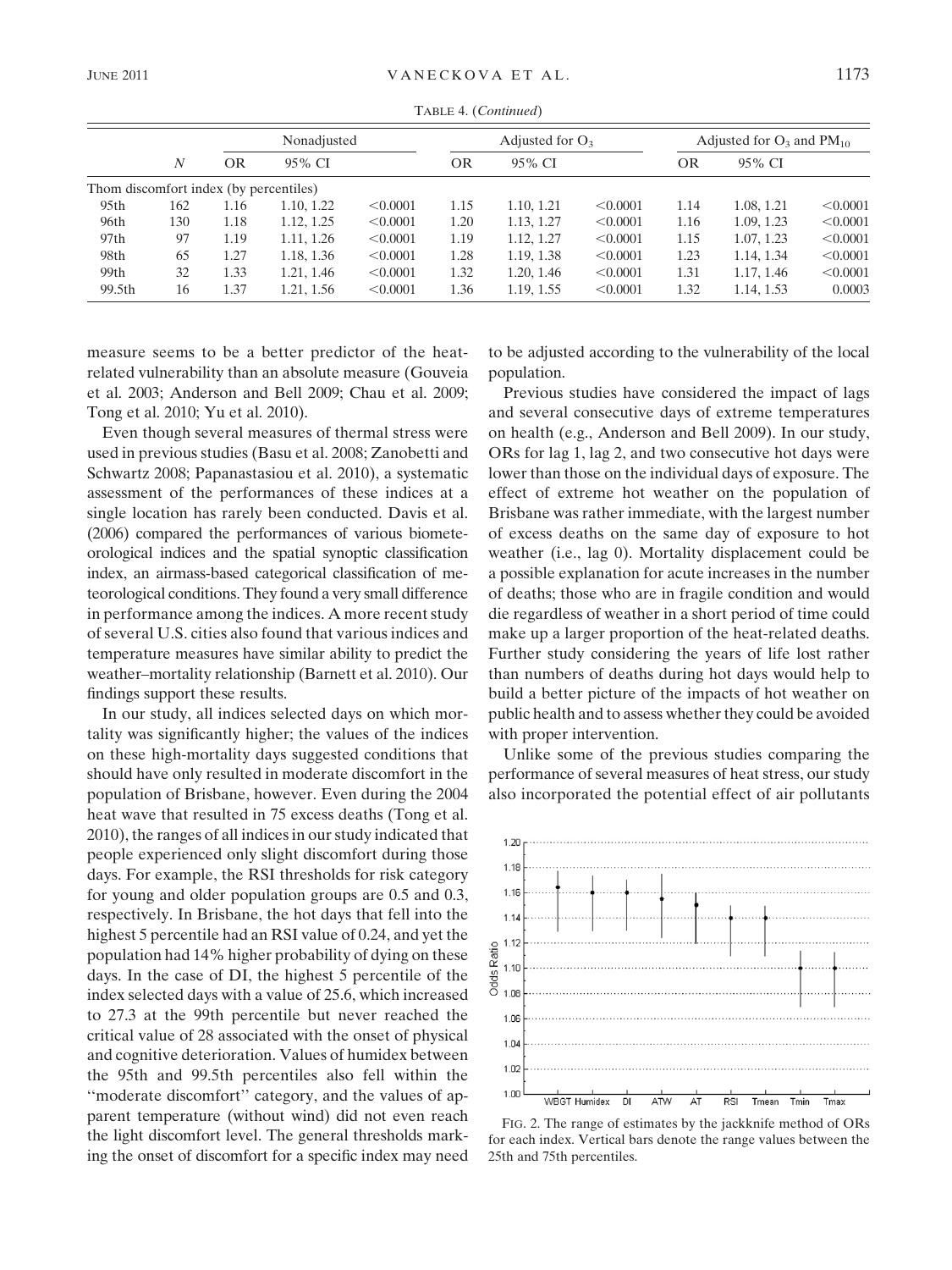on excess mortality during hot days. Air pollution can account for up to 38% of deaths on such days (Stedman 2004). Both  $O_3$  and  $PM_{10}$  had previously been associated with increased mortality in Brisbane (Morawska et al. 2002; Simpson et al. 2005; Ren et al. 2008). Our study found that both air pollutants contributed to mortality to some degree, confirming results from other studies (e.g., Stedman 2004; Stafoggia et al. 2008). A new type of index could incorporate information about air pollution. This would provide an integrated warning message for the public, avoiding the possibility of contradictory messages arising from the use of two independent indices (i.e., air pollution monitoring and heat-warning index).

In general, the concentrations of air pollutants vary spatially within a city. Previous study in Brisbane found that the  $O_3$  measurements did not vary spatially; therefore, any station within the city could be used as representative of the  $O_3$  exposure. In the case of  $PM_{10}$ , the concentrations were heterogeneously distributed: more localized and usually higher in close proximity to its sources (Morawska et al. 2002). The main source of  $PM_{10}$  in Brisbane is car traffic, with some minor contributions from local industry and occasionally high levels that are due to controlled or wild bushfires (DERM 2010). It can be argued that our results could somehow be affected by our choice of  $PM_{10}$  monitoring station. By selecting only one station, the resulting mortality ORs could be biased by the spatially varying levels of  $PM_{10}$ . As mentioned before, the station selected is located at an elevated position and therefore is less subject to local fluctuations in levels of  $PM_{10}$ . We therefore believe that the inclusion of data from other available stations that are in some cases designed to measure localized levels of  $PM_{10}$  would not improve our results. Temperature is also presumed to vary spatially within the LGA boundaries, but we could not account for this in our study because of the limited spatial data on both exposure and outcomes.

We have identified some limitations in our study. First, it was conducted at one location only, which limits the generalization of the results. A subsequent study is under way to compare various indices at climatically different locations. Second, we did not explore the effect of heat on the elderly and by specific cause of mortality. The elderly are considered to be the most vulnerable age group. Most daily deaths normally fall into the older portion of the population, however, and therefore our results are probably correlated with those expected for the elderly group. Cardiovascular and respiratory diseases have been commonly found to be a major cause of death during hot days (e.g., Rey et al. 2007). Mortality from a wide variety of other causes also increases during hot days (e.g., Kalkstein and Davis 1989; Conti et al.

2007). In this study we considered total organic cause of death to include all causes of death that were potentially heat related. A next step will consist of studying different age groups and various specific causes of death. It also would be beneficial to investigate the performance of the indices using nonfatal outcomes. Under extremely hot environmental temperatures, increases in nonfatal health impacts are to be expected. This should be analyzed to verify whether the small differences we observed in the indices and the average temperature hold for nonfatal outcomes as well and to decide whether this framework could be utilized for the development of early-warning systems to particularly vulnerable groups.

### 5. Conclusions

There was no significant difference in the performance of composite indices and the simple average temperature on the extremely hot days in Brisbane during 1996–2004. Over the years more emphasis has been put on the academic accuracy of indices at the expense of their practicality (Epstein and Moran 2006). A warning system based on a simple temperature measure has been previously established (e.g., Pascal et al. 2006), and those based on more complex methods have not been proven to be superior (Hajat et al. 2010). If a simple measure like average temperature performs well at some location, this would be important for emergency planners, because it offers a measure without extra complexities and associated error risks. For the nonscientific population it offers an easy-to-understand risk measure to approximate heat stress, and it would therefore help with the development of public-health intervention strategies. More research is warranted to confirm if average temperature could be the basis of an inexpensive weather–health warning system across different places.

Acknowledgments.We acknowledge the statistical help of Adrian Barnett. We also thank the Office of Economic and Statistical Research of the Queensland Treasury for providing the mortality data for this study. Last, we thank the three anonymous reviewers, whose input improved the analysis and the clarity of the manuscript.

#### REFERENCES

- Anderson, B. G., and M. L. Bell, 2009: Weather-related mortality: How heat, cold, and heat waves affect mortality in the United States. Epidemiology, 20, 205-213.
- ASHRAE, 2004: ASHRAE Standard. Thermal Environmental Conditions for Human Occupancy. American Society of Heating, Refrigerating and Air-Conditioning Engineers Standard 55-2004, 28 pp.
- Baccini, M., and Coauthors, 2009: Impact of heat on mortality in 15 European cities: Attributable deaths under different weather scenarios. J. Epidemiol. Community Health, 65, 64-70.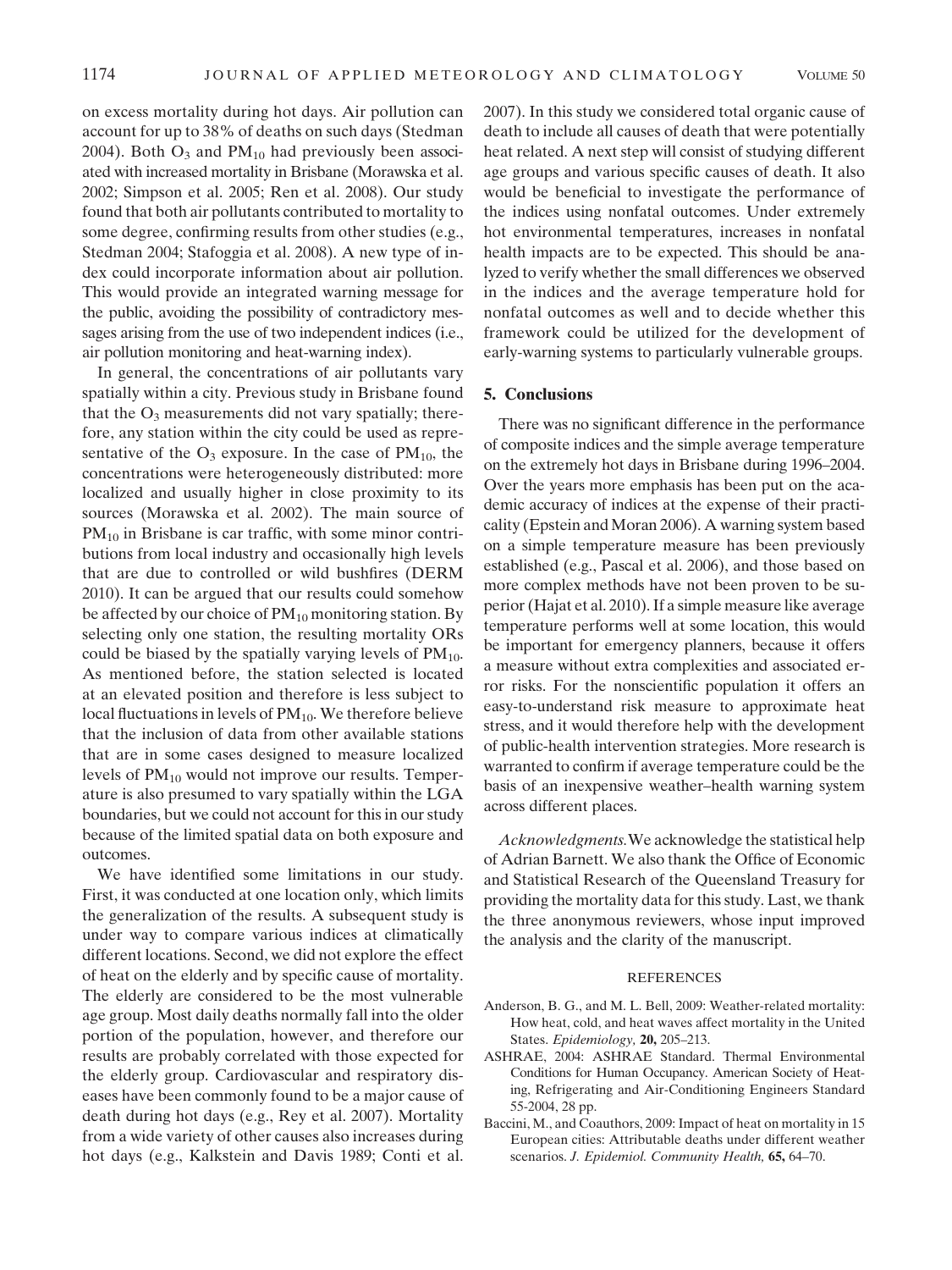- Barnett, A. G., S. Tong, and A. C. A. Clements, 2010: What measure of temperature is the best predictor of mortality? Environ. Res., 110, 604–611.
- Basu, R., W.-Y. Feng, and B. D. Ostro, 2008: Characterizing temperature and mortality in nine California counties. Epidemiology, 19, 138–145.
- Bell, M. L., M. S. O'Neill, N. Ranjit, V. H. Borja-Aburto, L. A. Cifuentes, and N. C. Gouveia, 2008: Vulnerability to heat-related mortality in Latin America: A case-crossover study in São Paulo, Brazil, Santiago, Chile and Mexico City, Mexico. Int. J. Epidemiol., 37, 796–804.
- BOM, cited 2010: Thermal comfort observations. Bureau of Meteorology. [Available online at http://www.bom.gov.au/info/ thermal\_stress/.]
- Budd, G. M., 2008: Wet-bulb globe temperature (WBGT)—Its history and its limitations. J. Sci. Med. Sport, 11, 20-32.
- CCOHS, cited 2010: Humidex rating and work. Canadian Centre for Occupational Health and Safety. [Available online at http:// www.ccohs.ca/oshanswers/phys\_agents/humidex.html.]
- Chau, P. H., K. C. Chan, and J. Woo, 2009: Hot weather warning might help to reduce elderly mortality in Hong Kong. Int. J. Biometeor., 53, 461–468.
- Conti, S., M. Masocco, P. Meli, G. Minelli, E. Palummeri, R. Solimini, V. Toccaceli, and M. Vichi, 2007: General and specific mortality among the elderly during the 2003 heat wave in Genoa (Italy). Environ. Res., 103, 267–274.
- Curriero, F. C., K. S. Heiner, J. M. Samet, S. L. Zeger, L. Strug, and J. A. Patz, 2002: Temperature and mortality in 11 cities of the eastern United States. Amer. J. Epidemiol., 155, 80-87.
- Davis, R. E., P. C. Knappenberger, P. J. Michaels, and W. M. Novicoff, 2003: Changing heat-related mortality in the United States. Environ. Health Perspect., 111, 1712-1718.
- ——, D. Knight, D. Hondula, and P. C. Knappenberger, 2006: A comparison of biometeorological comfort indices and human mortality during heat waves in the United States. Preprints, 17th Conf. on Biometeorology and Aerobiology, San Diego, CA, Amer. Meteor. Soc., 2.4. [Available online at http://ams. confex.com/ams/pdfpapers/110867.pdf.]
- de Garín, A., and R. Bejarán, 2003: Mortality rate and relative strain index in Buenos Aires city. Int. J. Biometeor., 48, 31-36.
- DERM, cited 2010: Environmental management: South-east Queensland monitoring stations. Queensland Department of Environment and Resources Management. [Available online at http://www.derm.qld.gov.au/environmental\_management/ air/air\_quality\_monitoring/air\_monitoring\_network/southeast\_ queensland\_region.html.]
- Driscoll, D. M., 1985: Human health. Handbook of Applied Meteorology, D. D. Houghton, Ed., John Wiley and Sons, 778–814.
- Environment Canada, cited 2010: What is the ''humidex''? [Available online at http://www.weatheroffice.gc.ca/mainmenu/faq\_e. html#weather4b.]
- Epstein, Y., and D. S. Moran, 2006: Thermal comfort and the heat stress indices. Ind. Health, 44, 388–398.
- Fouillet, A., and Coauthors, 2006: Excess mortality related to the August 2003 heat wave in France. Int. Arch. Occup. Environ. Health, 80, 16–24.
- Gouveia, N., S. Hajat, and B. Armstrong, 2003: Socioeconomic differentials in the temperature–mortality relationship in São Paulo, Brazil. Int. J. Epidemiol., 32, 390–397.
- Hajat, S., and Coauthors, 2010: Heat–health warning systems: A comparison of the predictive capacity of different approaches to identifying dangerously hot days. Amer. J. Public Health, 100, 1137–1144.
- Hart, M., R. de Dear, and R. Hyde, 2006: A synoptic climatology of tropospheric ozone episodes in Sydney, Australia. Int. J. Climatol., 26, 1635–1649.
- Höppe, P., 1999: The physiological equivalent temperature-A universal index for the biometeorological assessment of the thermal environment. Int. J. Biometeor., 43, 71-75.
- Kalkstein, L. S., and K. M. Valimont, 1986: An evaluation of summer discomfort in the United States using a relative climatological index. Bull. Amer. Meteor. Soc., 67, 842–848.
- ——, and R. E. Davis, 1989: Weather and human mortality: An evaluation of demographic and interregional responses in the United States. Ann. Assoc. Amer. Geogr., 79, 44–64.
- ——, P. F. Jamason, J. S. Greene, J. Libby, and L. Robinson, 1996: The Philadelphia hot weather–health watch warning system: Development and application, summer 1995. Bull. Amer. Meteor. Soc., 77, 1519–1528.
- Kerslake, D. McK., 1972: The Stress of Hot Environments. Cambridge University Press, 316 pp.
- Lee, D. H., 1980: Seventy-five years of searching for a heat index. Environ. Res., 22, 331–356.
- Le Tertre, A., and Coauthors, 2006: Impact of the 2003 heat wave on all-cause mortality in 9 French cities. Epidemiology, 17, 75–79.
- Metzger, K. B., K. Ito, and T. D. Matte, 2010: Summer heat and mortality in New York: How hot is too hot? Environ. Health Perspect., 118, 80–91.
- Morawska, L., D. Vishvakarman, K. Mengersen, and S. Thomas, 2002: Spatial variation of airborne pollutant concentrations in Brisbane, Australia, and its potential impact on population exposure assessment. Atmos. Environ., 36, 3545–3555.
- Nicholls, N., C. Skinner, M. Loughnan, and N. Tapper, 2008: A simple heat alert system for Melbourne, Australia. Int. J. Biometeor., 52, 375–384.
- O'Neill, M. S., A. Zanobetti, and J. Schwartz, 2003: Modifiers of the temperature and mortality association in seven US cities. Amer. J. Epidemiol., 157, 1074–1082.
- Papanastasiou, D. K., D. Melas, T. Bartzanas, and C. Kittas, 2010: Temperature, comfort and pollution levels during heat waves and the role of sea breeze. Int. J. Biometeor., 54, 307–317.
- Pascal, M., and Coauthors, 2006: France's heat health watch warning system. Int. J. Biometeor., 50, 144-153.
- Quenouille, M. H., 1949: Approximate tests of correlation in time series. *J. Roy. Stat. Soc.*, **11A**, 18-84.
- Ren, C., G. M. Williams, L. Morawska, K. Mengersen, and S. Tong, 2008: Ozone modifies associations between temperature and cardiovascular mortality: Analysis of the NMMAPS data. Occup. Environ. Med., 65, 255–260.
- Rey, G., E. Jougla, A. Fouillet, G. Pavillon, P. Bessemoulin, P. Frayssinet, J. Clavel, and D. Hémon, 2007: The impact of major heat waves on all-cause and cause-specific mortality in France from 1971 to 2003. Int. Arch. Occup. Environ. Health, 80, 615–626.
- Roberts, S., 2004: Interactions between particulate air pollution and temperature in air pollution mortality time series studies. Environ. Res., 96, 328–337.
- Semenza, J. C., C. H. Rubin, K. H. Falter, J. D. Selanikio, W. D. Flanders, H. L. Howe, and J. L. Wilhelm, 1996: Heat-related deaths during the July 1995 heat wave in Chicago. N. Engl. J. Med., 335, 84–90.
- Sheridan, S. C., and L. S. Kalkstein, 2004: Progress in heat watch– warning system technology. Bull. Amer. Meteor. Soc., 85, 1931– 1941.
- Simpson, R., G. Williams, A. Petroeschevsky, T. Best, G. Morgan, L. Denison, A. Hinwood, and G. Neville, 2005: The short-term